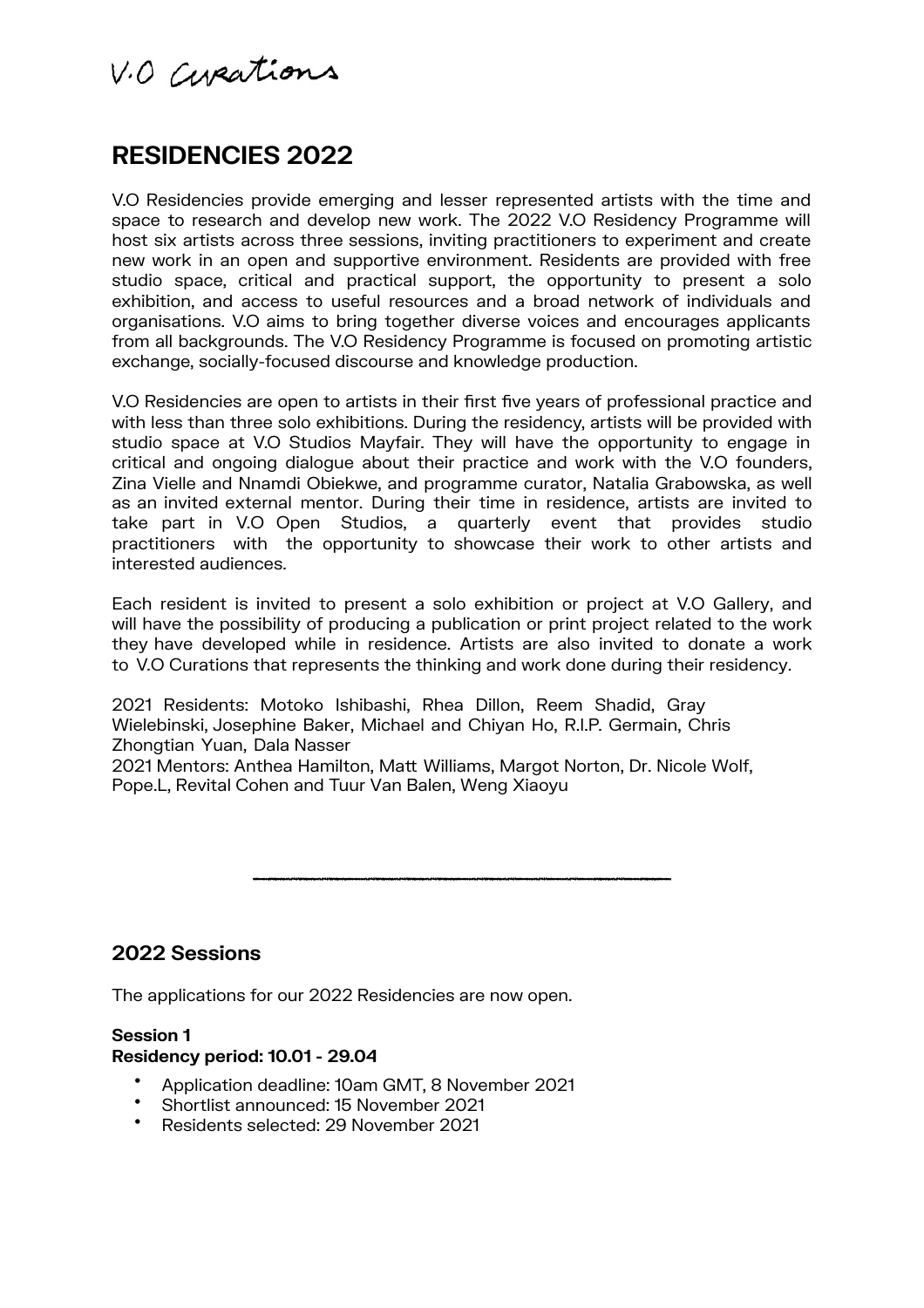V.O Curations

## **Session 2 Residency period: 03.05 - 19.08**

- Application deadline: 10am GMT, 31 January 2022
- Shortlist announced: 14 February 2022<br>• Residents selected: 31 February 2022
- Residents selected: 21 February 2022

## **Session 3**

#### **Residency period: 05.09 - 20.12**

- Application deadline: 10am GMT, 6 June 2022
- Shortlist announced: 20 June 2022
- Residents selected: 27 June 2022

## *Artists in residence are provided with:*

- Grant: £250
- Production budget: £1000 is provided to each resident. Any additional production costs will be reviewed on a case by case basis.
- Studio space at V.O Studios Mayfair (24/7 access, approximately 25m2)
- The opportunity to develop and present a solo exhibition, and any related public programming, at V.O Gallery
- The opportunity to produce a publication or other print project related to the work developed in residence
- Transportation for moving studio materials at the start and end of the residency
- Critical and practical support from V.O founders and programme curator
- Meetings with one external mentor, to be selected and approached together prior to the start of the residency period
- Option to take part in V.O Open Studios

## **Application Process**

Applications for our 2022 Residency Programme are now open. Applications can be made from now until the deadlines listed above.

To apply please send an email to residency@vocurations.com with the following:

- *Portfolio of work*
	- PDF of no longer than 30 pages.
- *CV*
- *Proposal*
	- Artist Residencies: in no more than 750 words, introduce your practice, and provide a proposal for the work you would like to develop while in residence at V.O. Please indicate whether you would like to present a solo exhibition, performance or project in another format, and also indicate if you would be interested in producing a publication or other print item. Please put forth the names of five potential mentors - artists, curators, researchers, writers, gallerists etc. - that you would like the opportunity to work with during your residency.